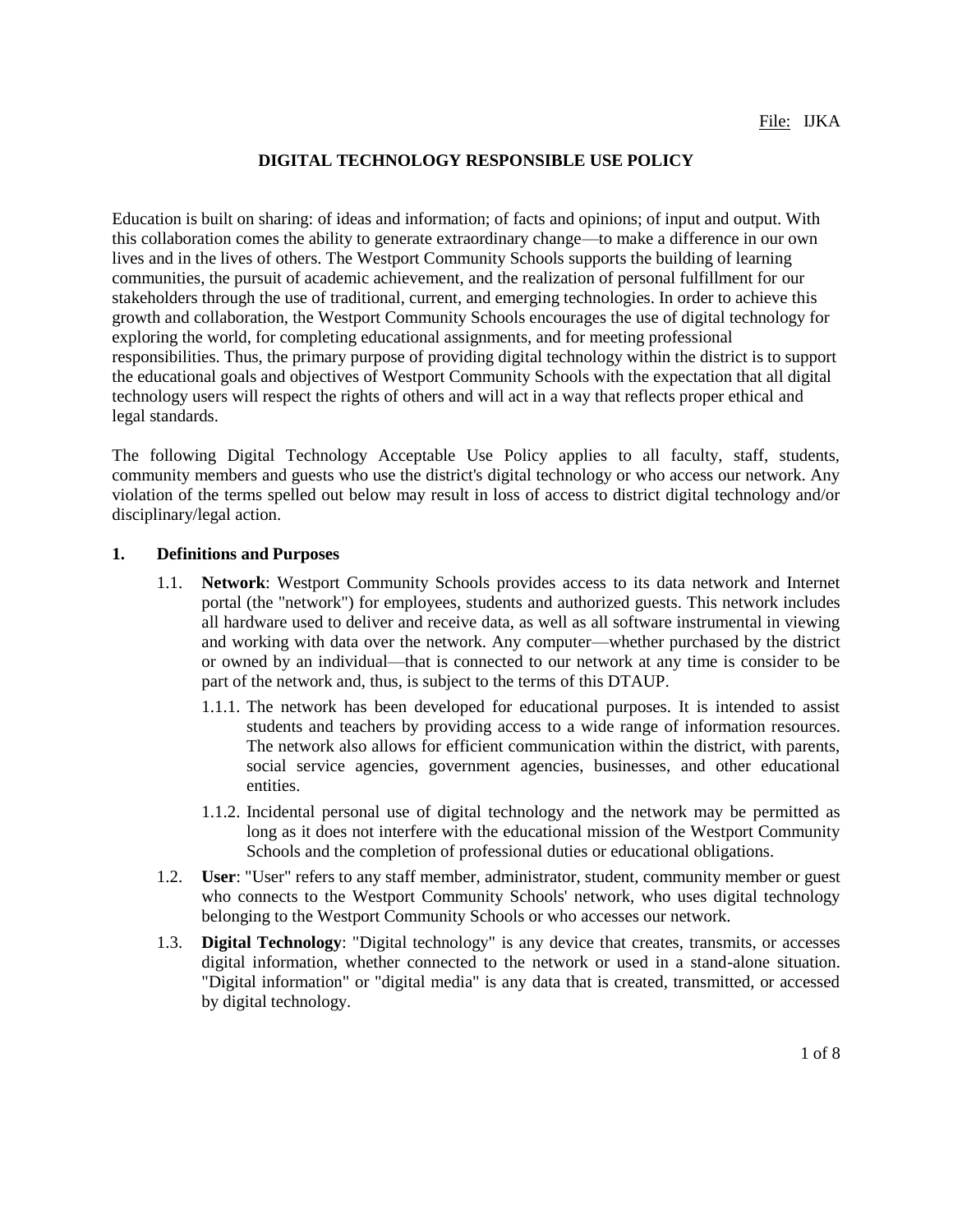## **2. Staff and User Responsibilities**

- 2.1. The Technology Department will oversee access to the network and will establish processes for authorizing software installation, for the archiving of email and databases, for maintaining virus and spam protection, and for complying with the Children's Internet Protection Act (CIPA). CIPA requires school districts that receive federal funding through E-rate, which Westport does, to filter all access points to the Internet in order to block content that CIPA deems to be harmful to minors. For more information, please, visit the following site: [http://www.fcc.gov/guides/childrens-internet-protection-act.](http://www.fcc.gov/guides/childrens-internet-protection-act)
- 2.2. The building principal will maintain user agreements for students and staff; he or she is responsible for enforcing the DTAUP on-site.
- 2.3. When using the Internet for class activities, teachers will preview and select materials appropriate to the students and relevant to course objectives. Teachers will help students develop critical thinking skills (i.e. assessing the reliability of information found on the Internet) and provide guidelines and resources to assist their students in focused research activities. While their students are online and under their supervision, staff must be actively vigilant of websites visited by students.
- 2.4. No staff member may access the online grades or personal information of any student except for those students with whom he or she has a direct, professional relationship at that time.
- 2.5. No staff member may access the online personal or professional information of another staff member unless he or she is the employee's direct supervisor or is fulfilling his or her professional responsibilities.
- 2.6. Accessing or attempting to access another user's account without permission is strictly prohibited. Users may not intentionally seek information on, obtain copies of, or modify files, data or associated with other users on the network.
- 2.7. All passwords or other means of accessing computers, servers, software, or the network within the Westport Community Schools is the property of the school district. No person shall access the Westport Community Schools' network or the district's databases stored by companies with whom the district does business without authorization.
- 2.8. Each user will protect his or her personal safety by not giving out his or her full name, home address, or phone number.
- 2.9. Any user who finds objectionable material on any digital device should inform an administrator immediately. This includes material that any user might locate by connecting to a website—whether intentionally or accidentally—or might find residing on a computer or the network.
- 2.10. The network will not be used for commercial purposes.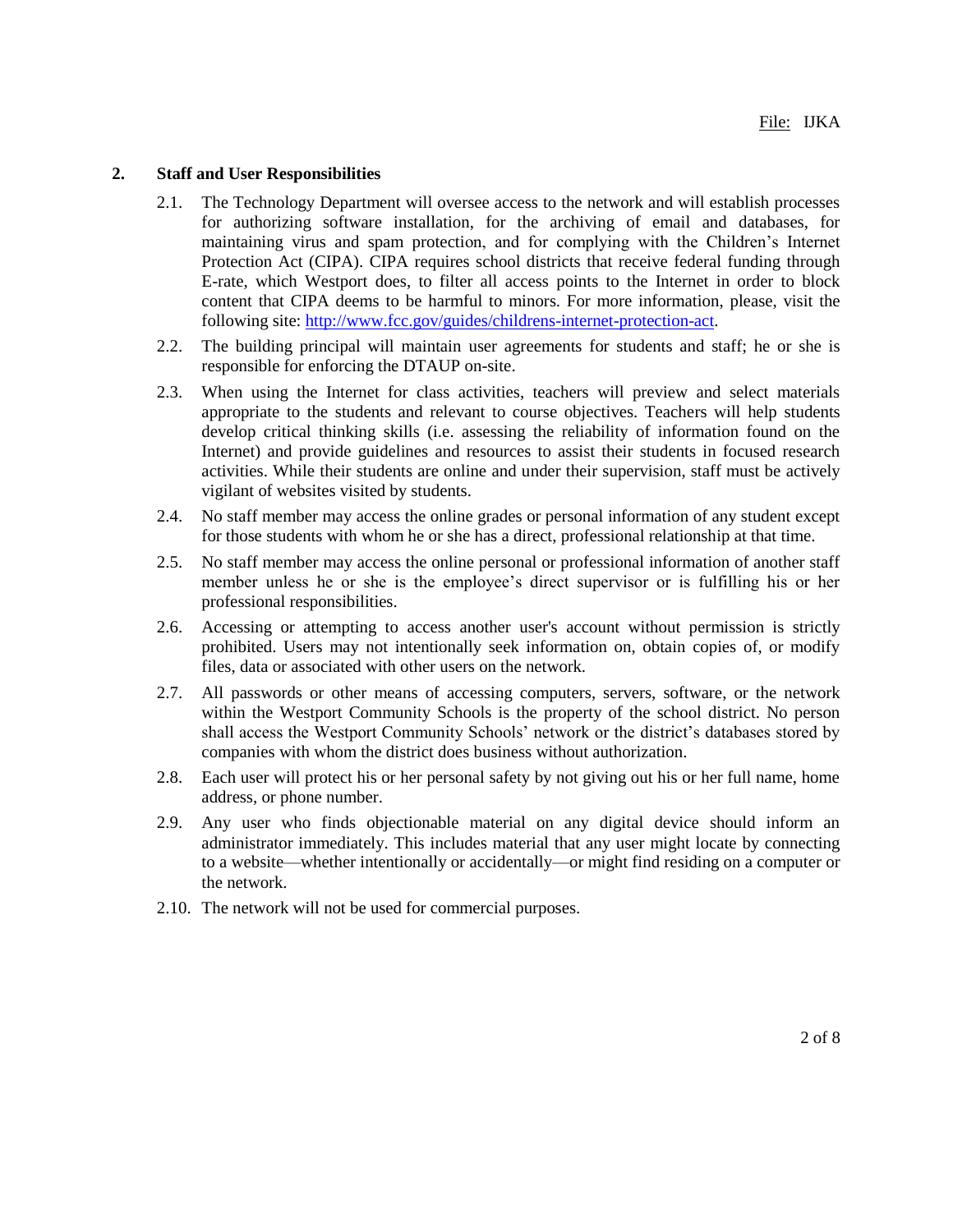# **3. District Limitation of Liability**

- 3.1. Westport Community Schools makes no warranties of any kind, either expressed or implied, that the functions or the services provided by or through its network will be error-free or without defect.
- 3.2. The district will not be responsible for any damages users may suffer, including but not limited to, loss of data or interruptions of service, or personal physical, psychological, or monetary damages.
- 3.3. The district is not responsible for the accuracy or quality of the information obtained through or stored on the network.
- 3.4. The district will not be responsible for unauthorized financial obligations arising through the use of the network.

### **4. Due Process**

- 4.1. While on the network, the user agrees to take full responsibility for his or her actions. The Westport Community Schools will not be held liable for the actions of anyone connecting to the Internet through this network. Therefore, all users shall assume full liability—legal, financial, or otherwise—for their use of the network.
- 4.2. Violations of the DTAUP can carry serious consequences and could result in the immediate suspension of the user's privileges. The administration and/or town, county, state, or federal authorities may take further disciplinary action. Disciplinary actions will be tailored to meet specific concerns related to the violation, which may include termination of employment or student suspension or expulsion.
- 4.3. Any questions, suspicions, or allegations concerning adherence to the Digital Technology Acceptable Use Policy should be brought to the attention of the Technology Department, building principal, or the Superintendent of Schools.

### **5. Search and Seizure**

- 5.1. The network and all devices (except those purchased by the user) attached to it are the property of the Westport Community Schools; the storage systems of these devices and files contained therein are therefore subject to inspection by the administration at any time. District-owned computers, whether attached to the network or not, are subject to inspection by the administration at any time.
- 5.2. System users should expect limited privacy regarding the contents of their files stored on the network. The district will cooperate with local, state, or federal officials in any investigation concerning or relating to the misuse of the district's network and digital devices.
- 5.3. An individual search will be conducted if there is suspicion that a user has violated the DTAUP or the law. The nature of the investigation will be in relation to the context of the nature of the alleged violation.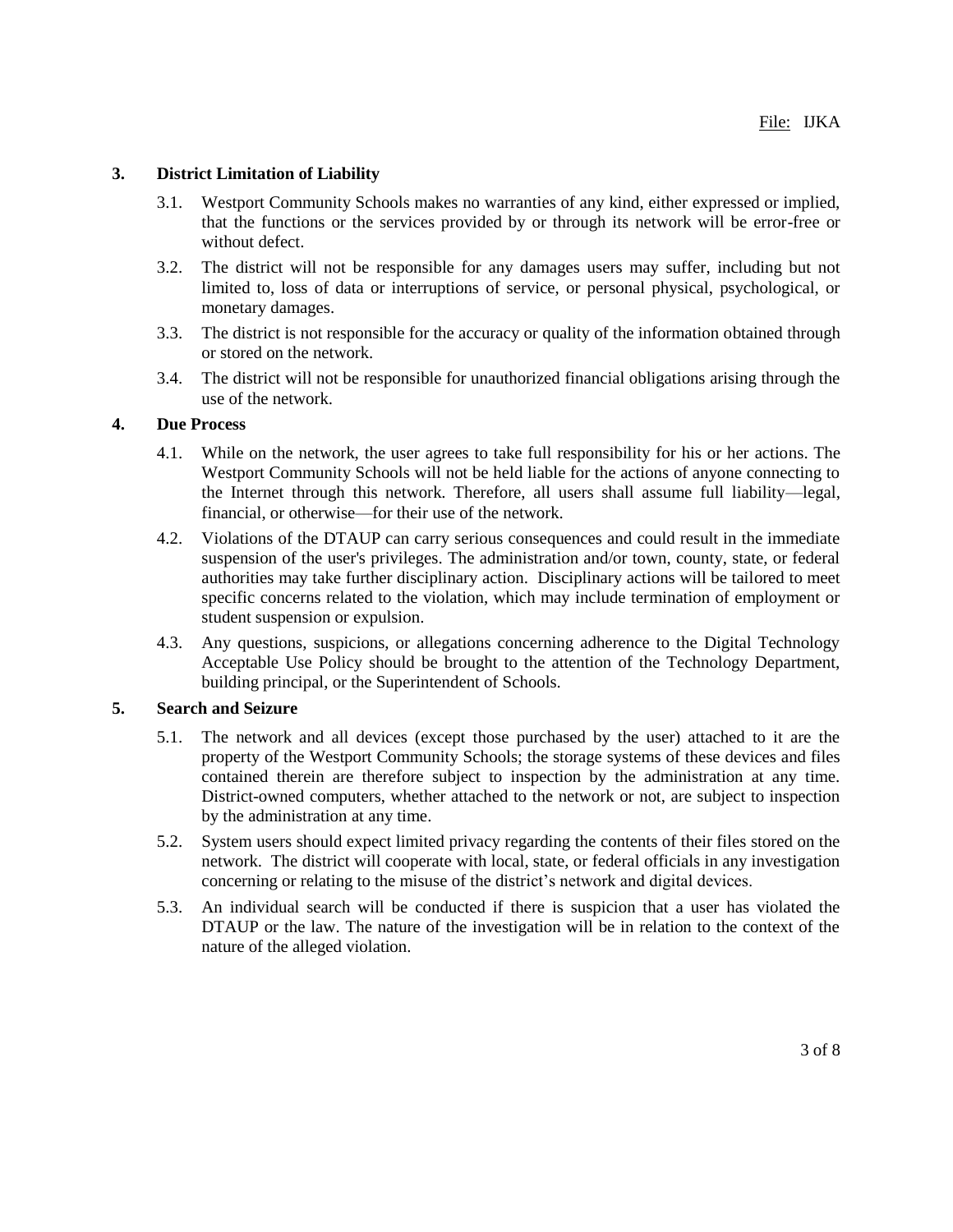### **6. Acceptable Use of Westport's Digital Technology**

- 6.1. All students, faculty, and staff are encouraged to explore any and all digital technology offered by the Westport Community Schools, whether through installed hardware and software or through approved network connections.
- 6.2. All students, faculty, and staff are encouraged to share the digital media that they create (along with production techniques) with all other members of the Westport community. Please, contact the Technology Department for methods of dissemination.
- 6.3. In the digitally-connected world, social networking—the sharing of ideas, opinions, and media across networks—brings us all closer. Anyone who discovers interesting websites of educational value is encouraged to contact his or her teacher, school principal or the Technology Department for posting these sites in the appropriate places.

# **7. Unacceptable Use of Digital Technology**

- 7.1. When faculty, staff, students or guests of the Westport Community Schools use the network they become an extension of the Westport Community Schools and are expected to follow the guidelines of this policy.
- 7.2. The user will not:
	- use obscene, mean-spirited, pornographic, profane, inflammatory, racist, threatening, or disrespectful language;
	- engage in prejudicial or discriminatory attacks, sexual harassment, or other forms of online bullying;
	- post false or defamatory information about a person or organization, or post information that could cause damage, panic, or disruption; this includes, but is not limited to, the posting of broadcast messages or any other actions that cause congestion of the network or interfere with the work of others;
	- install unauthorized software or download unauthorized software from a remote location or copy software that belongs to the Westport Community Schools without expressed permission of the Technology Department;
	- attempt to go beyond his or her authorized access (hack), make deliberate attempts to disrupt system performance, destroy data (by spreading computer viruses or by any other means), or engage in other illegal activities;
	- access blocked or prohibited websites non-educational gaming sites through proxy servers that remove identifying information about the user for the purpose of anonymity;
	- use the network to access material that is profane or pornographic or that advocates illegal acts, violence, or discrimination towards other people (e.g., hate literature);
	- use the network for political lobbying, advertising or for passing on information of a purely personal interest;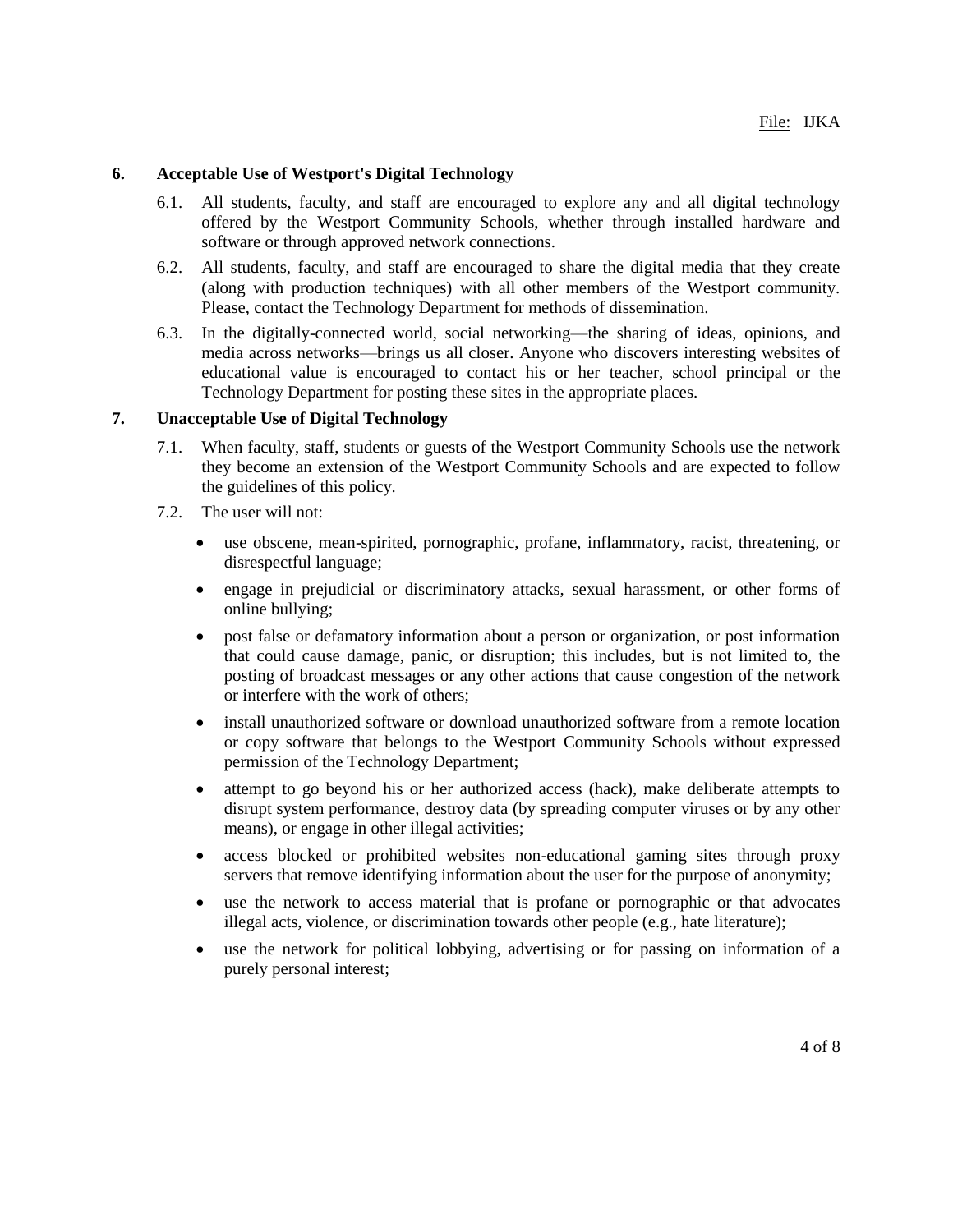- disseminate passwords, codes, access telephone numbers, or account numbers to unauthorized persons;
- change the configuration of a computer or network without administrative permission;
- damage or vandalize district computers, computer systems, or networks either through physical alteration or through the introduction of malicious digital agents, such as viruses;
- trespass in another person's folders, work or files, or use another's password; or
- engage in cyberbullying, which is the repeated use by one or more students of an electronic expression (including the transfer of signs, signals, writing, images, sounds, data or intelligence of any nature transmitted in whole or in part by a wire, radio, electromagnetic, photo electronic or photo optical system, including but not limited to, electronic mail, internet communications, instant messages or facsimile communications, creation of web pages or blogs in which the creator assumes the identity of another person, the knowing impersonation of another person as the author of posted content or messages, or the distribution of communications to more than one person or the posting of material on an electronic medium that may be accessed by one or more persons), alone or in combination with any written or verbal expressions or physical acts or gestures, directed at a victim that: (i) causes physical or emotional harm to the victim or damage to the victim's property; (ii) places the victim in reasonable fear of harm to himself or of damage to his property; (iii) creates a hostile environment at school for the victim; (iv) infringes on the rights of the victim at school; or (v) materially and substantially disrupts the education process or the orderly operation of the school. See Massachusetts General Laws, Chapter 71. Section 370.
- 7.3. No member of the faculty, the staff, or the student body will engage in any illegal activities or use district technology for purposes other than as intended in an educational setting.

# **8. Social Networking**

- 8.1 Improper fraternization between staff members and students through social networking sites created by Westport Community Schools (e.g., Edmodo, Moodle, Blogger, Twitter et cetera) is prohibited.
- 8.2 All postings to Westport Community Schools social networking sites (e.g., Edmodo, Moodle, Blogger, Twitter et cetera) will display appropriate conduct, good judgement, and proper writing skills. Posts shall not contain sexual content, advocacy of violence, or promotion of drug or alcohol use.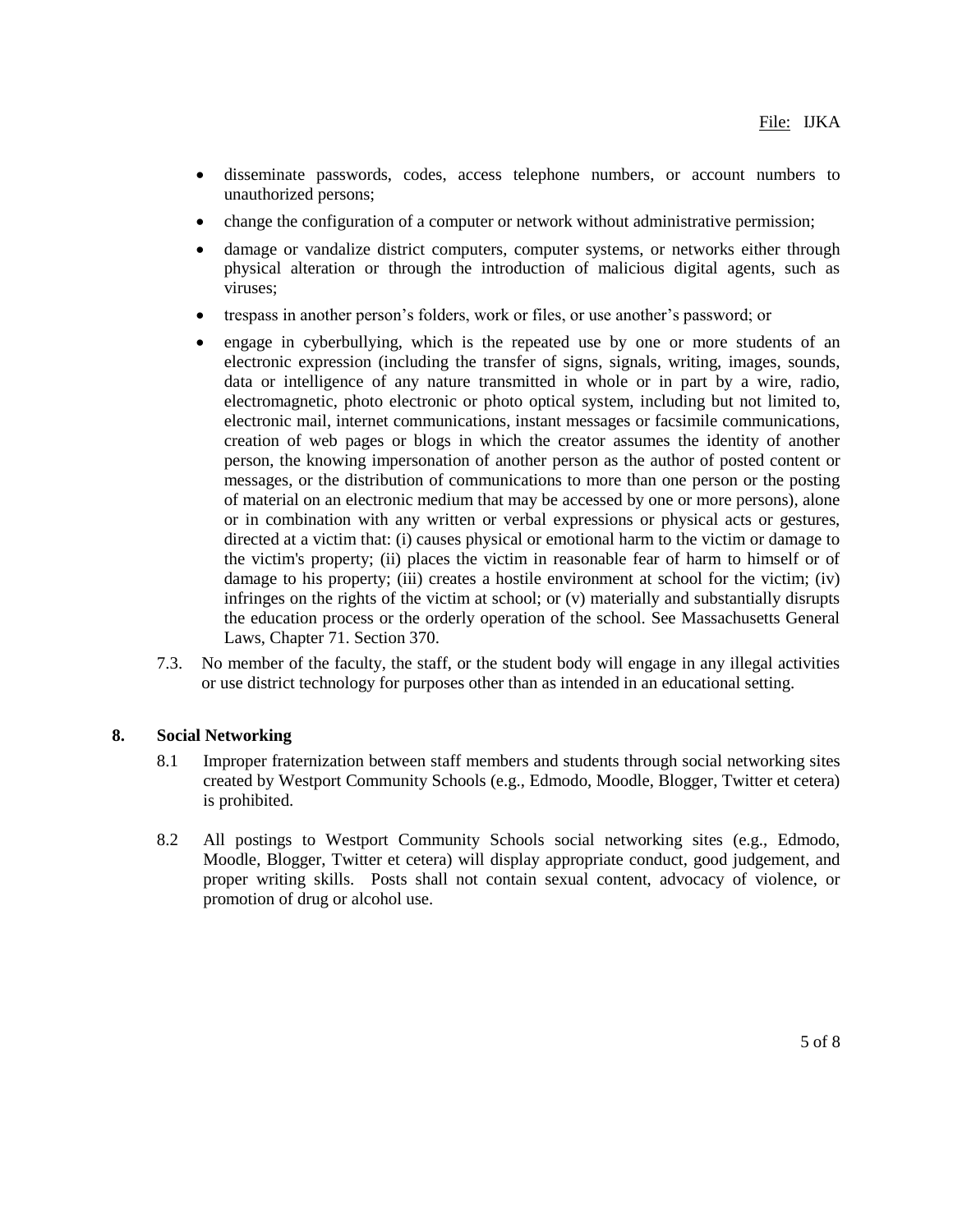#### **9. Email**

9.1. All email created or received by an employee of a governmental unit is a public record. According to Massachusetts General Laws:

"public records'' shall mean all…documentary materials or data, regardless of physical form or characteristics, made or received by any officer or employee of any agency…to serve a public purpose (G.L. c. 4, § 7, cl. 26).

- 9.1.1. Email is, therefore, a public record and it is subject to the requirements of the Public Records Law, G.L. c. 66. Any member of the public may request copies of email. Please note that even deleted messages are subject to disclosure because they are required to be backed up in our archives.
- 9.1.2. Users should consider email messages to be equivalent to letters sent on official letterhead and therefore should be written in a professional and courteous tone. As the AUP of the Springside School in Pennsylvania states, "tone is difficult to discern in electronic communication. Electronic communication is best used as a medium for disseminating factual information and should not be regarded as a replacement for face-to-face communication."
- 9.2. The Technology Department monitors the network to ensure proper network operations. Principals, department heads, or supervisors may request detailed reports indicating email and internet usage.
- 9.3. Faculty, staff, or students must not subscribe to mass emails (e.g., chain letters, "jokes of the day," "horoscopes," "trivia," et cetera) which take up valuable network space that should be used for educational purposes. If a faculty member joins a professional (educational) listserv, it is requested that he or she subscribe in digest format. Please, contact the listserv administrator or the Technology Department for instructions on how to accomplish this.
- 9.4. All e-contracts by coaches and club advisors with students shall be sent to all team and club members, except for messages concerning medical or academic privacy matters, in which case the messages will be copied to the athletic director and school principal.
- 9.5. Students are not allowed to access non-school email accounts, including chat and instant messaging. In the event that students are given email accounts through the Westport Community Schools, all email rules stated in this DTAUP apply.
- 9.6. Email accounts issued by Westport Community Schools may not be used to bully, harass, or threaten any individual or organization; accounts will not be used to send chain letters, viruses, or hoaxes to other students, faculty, or individuals.
- 9.7. Student email accounts may be filtered for language and content; any email that contains inappropriate language or content may not be delivered.
- 9.8. Inappropriate contact with students via email is prohibited.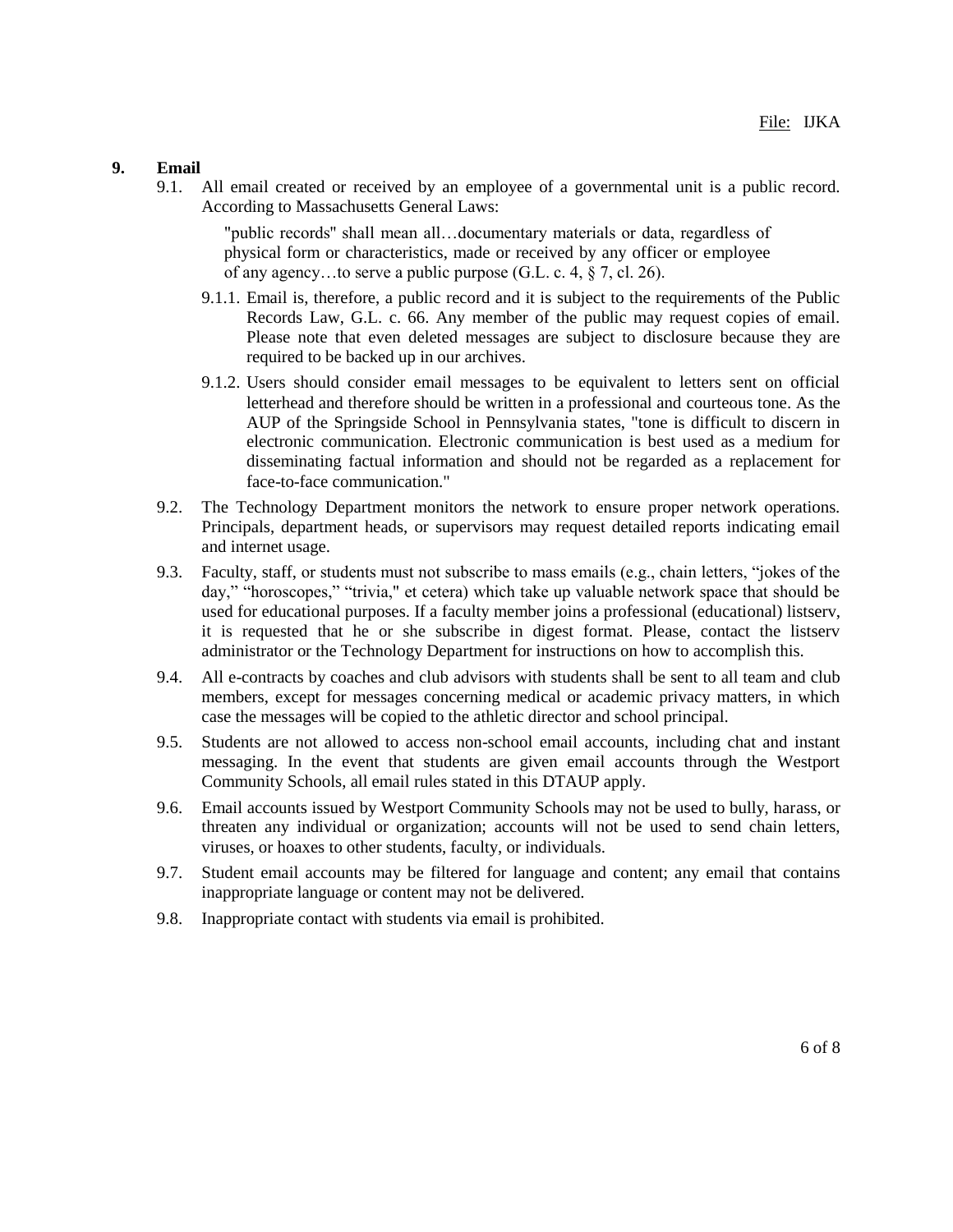#### **10. Research and Digital Publishing**

- 10.1. The Westport Community Schools websites are designed to provide a portal to enable communication among teachers, students, staff, administration, and the community. Material posted on the district's websites or web portal must reflect the high educational standards of the Westport Community Schools in purpose, content and presentation.
- 10.2. To help to protect the safety of our students and the accuracy and security of district information, the guidelines and procedures listed below must be followed:
	- 10.2.1. No student's personal information such as home address or telephone number may be posted on the Westport Community Schools' websites. The use of a student's name, picture, or demographic information on the website must be done in accordance with sections JRC and JRD of the Westport Community Schools Policy Manual.
	- 10.2.2. Material posted on school websites as well as links from a school's website to sites outside of the Westport Community Schools must have prior approval of the principal or his/her designee. At all times, a good faith effort must be made to verify the authenticity of material posted on the district's websites.
	- 10.2.3. Photographs and images must be used in accordance with district policy.
	- 10.2.4. Logos or trademarks used must have written permission from the person or organization that owns the logo or trademark. The Westport Community Schools' name or copyrighted logos must not be used on a personal web page without permission of the Superintendent.
	- 10.2.5. The creator of any district web page is responsible for ensuring that the information contained therein is of the highest editorial standards (spelling, punctuation, grammar, style, et cetera). The information should be factually accurate and current. If errors are observed, the Technology Department, principal, or designated school webmaster should be contacted to make the necessary corrections.
- 10.3. All teacher and staff professional websites must reflect the high educational standards of the Westport Community Schools. There may be no links from a teacher's or staff member's professional website to his or her personal website or to other websites of a non-educational nature except with permission from the building principal or the Superintendent of Schools.
- 10.4. Existing copyright law will govern the use of material accessed through the network. The user—any student, faculty member, administrator, staff member, or guest—will not infringe upon the copyright of works found on the Internet or within the network.
- 10.5. Westport Community Schools does not guarantee the quality of links to material published on its website nor to the quality of the material linked to on other sites. The end user must judge the quality of the material he or she derives from the Internet. Please, verify sources whenever and wherever possible.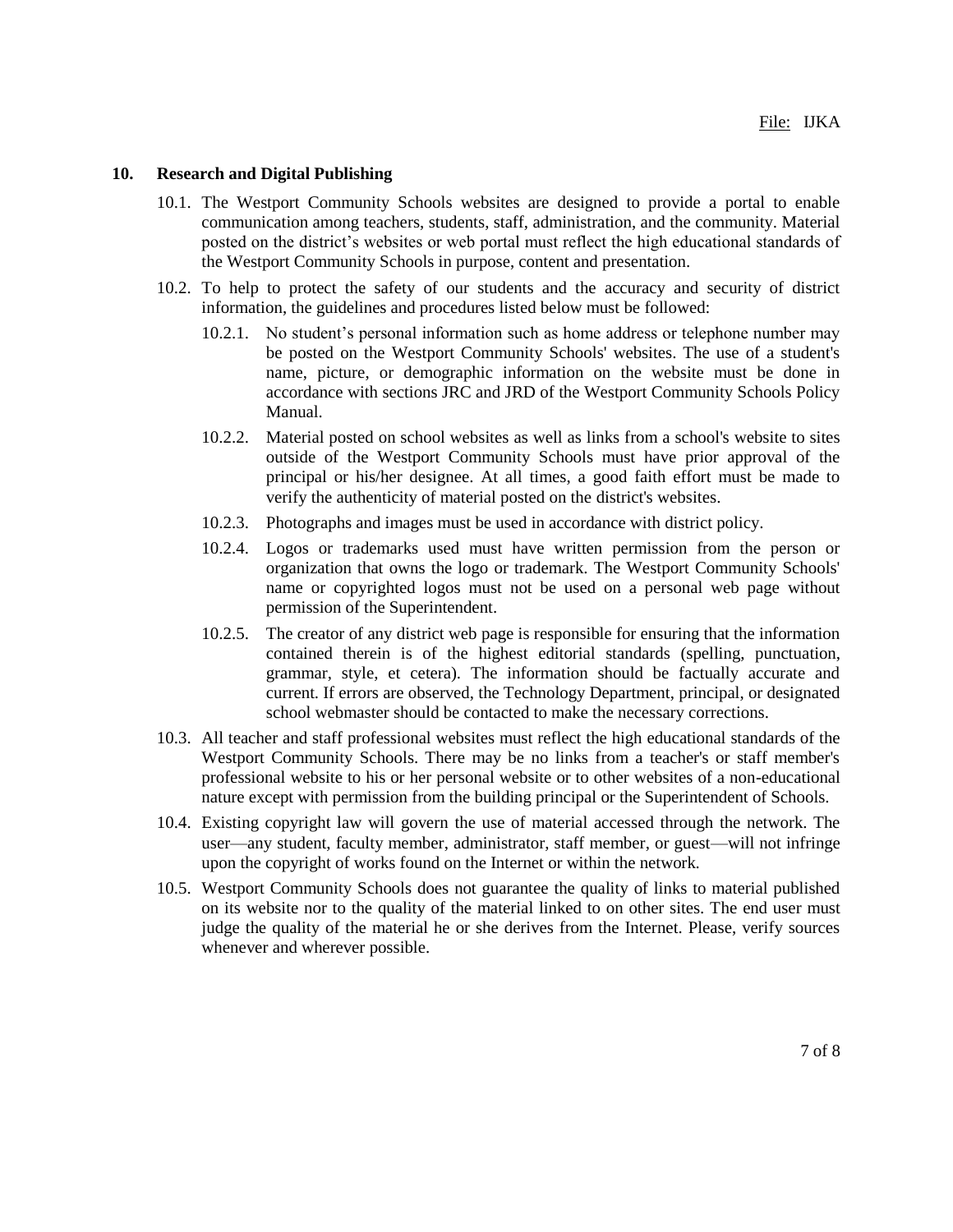## **11. Personal Digital Technology**

- 11.1. Faculty, staff, and student personal digital technology may be configured for Westport Community Schools' network with approval from the Technology Department.
- 11.2. Personal digital technology is not the property of Westport Community Schools and will not be serviced by the Technology Department.
- 11.3. Personal digital technology must have up-to-date virus protection software when applicable in order to be placed on the district's network.